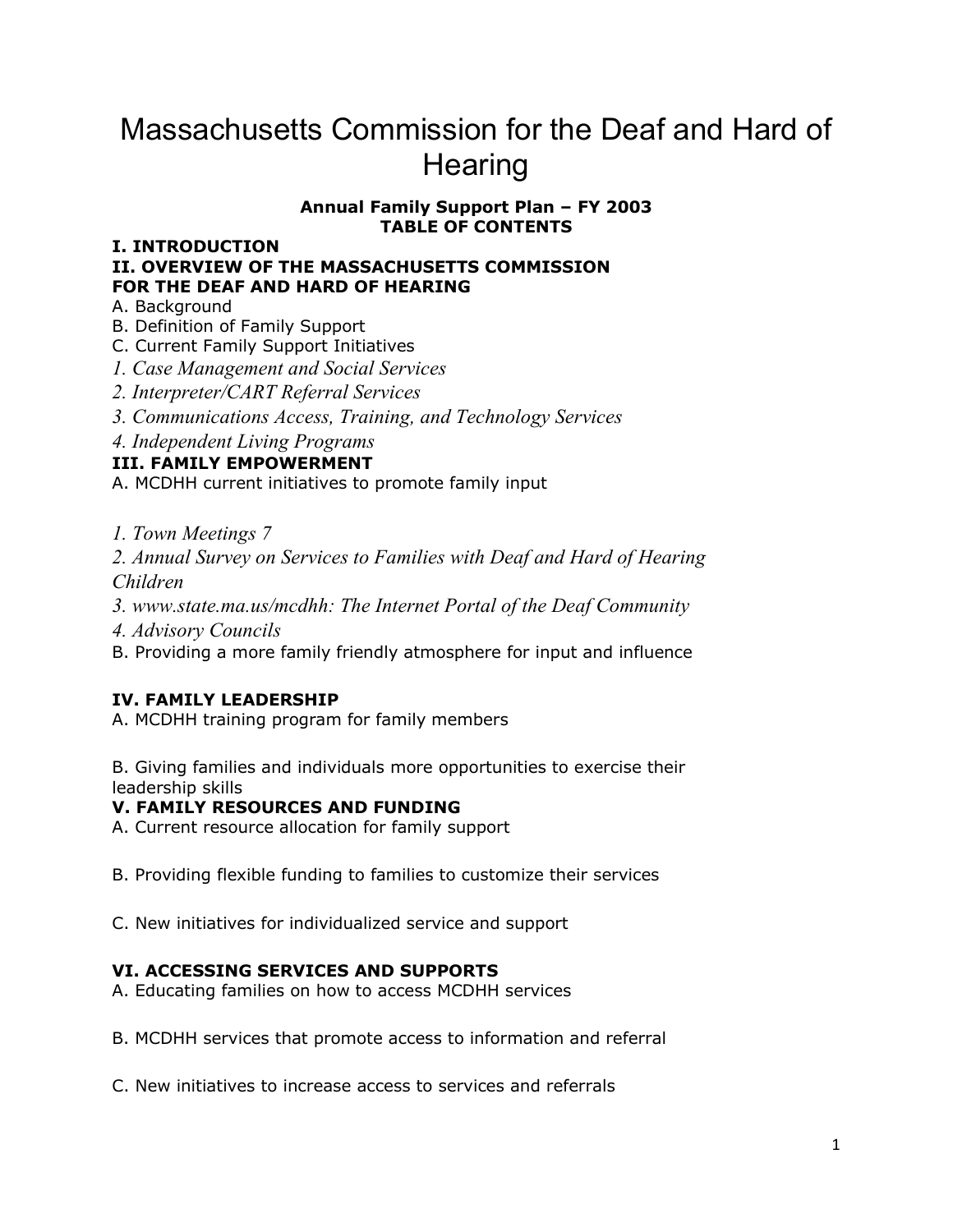# **VII. CULTURALLY COMPETENT OUTREACH AND SUPPORT**

A. How MCDHH provides culturally appropriate access and support to an ethnically, culturally and linguistically diverse population

B. New initiatives for providing outreach that respects cultural diversity

# of families and individuals

## **VIII. INTERAGENCY COLLABORATION**

A. Current collaborative efforts with other EOHHS agencies

B. Proposed new initiatives for interagency collaboration

# **IX. APPENDIX – MCDHH SURVEY ON SERVICES TO FAMILIES WITH DEAF OR HARD OF HEARING CHILDREN**

**TABLE OF EXHIBITS**

EXHIBIT 1: INDEPENDENT LIVING PROGRAMS ASSISTING FAMILIES

EXHIBIT 2: FAMILY SUPPORT ACT INPUT

EXHIBIT 3: SUMMARY OF INTERAGENCY COLLABORATIVE EFFORTS

#### **As Required by Chapter 171 of the Acts of 2002, An Act Providing Support to Individuals with Disabilities and Their Families I. INTRODUCTION**

The Massachusetts Commission for the Deaf and Hard of Hearing (hereinafter "MCDHH" or "the Commission") is pleased to submit the following report on its compliance with the Family Support Act (Chapter 171 of the Acts of 2002, An Act Providing Support to Individuals with Disabilities and Their Families). This report is being submitted to fulfill the requirements of the Act.

Through its 17-year history, the Commission has worked closely with families to meet the needs of deaf, late deafened, deaf-blind, and hard of hearing residents of the Commonwealth.

MCDHH currently has a number of initiatives underway for providing family support. These are detailed below. These initiatives involve working with other agencies, providing case management, training, and information. Much of the work of the Massachusetts Commission for the Deaf and Hard of Hearing is community based;

therefore, the Commission also has a history of working with community groups, non-profits, and other agencies to support and empower families of the deaf community.

The Commission takes pride in its willingness to seek input from the public in a variety of forums, and for provided various forums and vehicles for families and the public to have input into the formulation of Commission policy.

This report discusses those efforts in greater detail.

#### **II. OVERVIEW OF THE MASSACHUSETTS COMMISSION FOR THE DEAF AND HARD OF HEARING**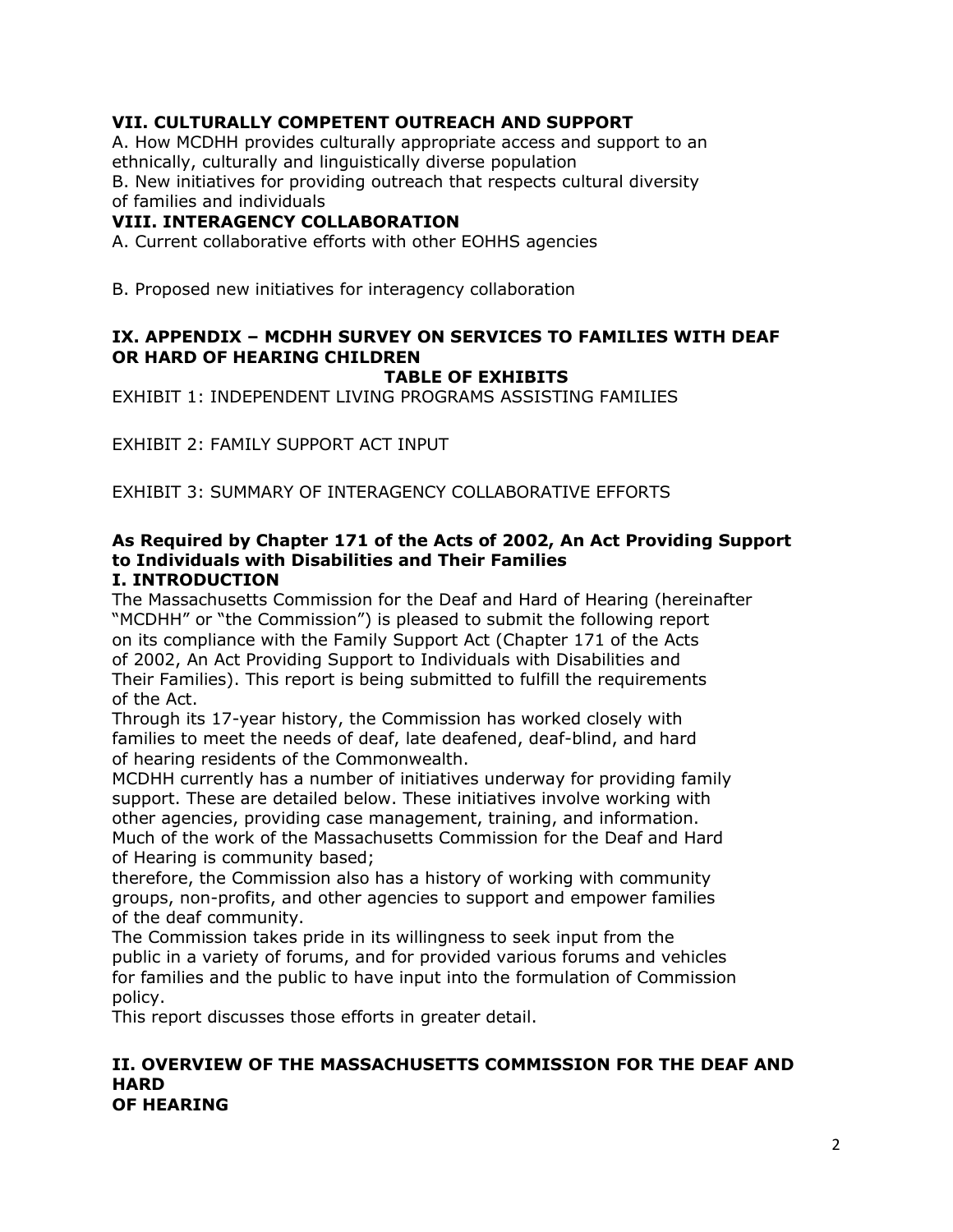The Massachusetts Commission for the Deaf and Hard of Hearing has statutory responsibility in the Commonwealth for people of all ages who are deaf and hard of hearing. The Legislature established the Commission in 1986 (Massachusetts General Laws, Chapter 6 §191-197). The objectives of the Commission are the following:

• To promulgate and coordinate public policy that affects the deaf community in Massachusetts

• To deliver technical assistance and resources to other state agencies to help them fulfill their missions to deaf and hard of hearing people

*•* To advocate on behalf of deaf and hard of hearing residents of the Commonwealth and their families

• To provide direct and special services to the deaf community as described below

• To provide public education on issues affecting the deaf community

• To ensure the accessibility and quality of existing services and recommend new services as needed

• To provide the Governor's office, through the Executive Office of Health and Human Services, with recommendations on how the Commonwealth can best serve the needs of deaf and hard of hearing residents and their families

The Commission carries out its responsibilities so that deaf and hard of hearing people have access to information, services, education, and opportunities which will be equal to those of people who hear, which will enable each deaf and hard of hearing person to live productively and independently, and which will enable him or her to assume full responsibilities as a citizen and resident of the Commonwealth of Massachusetts. A. Background

The Massachusetts Commission for the Deaf and Hard of Hearing is a commission under the Executive Office of Health and Human Services and serves as the principal agency representing the Commonwealth's 560,000 Deaf, late deafened, and hard of hearing people within state government. The Commission is also the lead agency for the federal, cross-disability, cross-agency grant from the U.S. Department of Education through the National Institute on Disability and Rehabilitation Research. This grant funds the Massachusetts Assistive Technology Partnership (MATP), to develop a coordinated, statewide system to enable access to assistive technology and assistive technology related services by people with disabilities in Massachusetts.

The MCDHH is mandated to improve communication accessibility and quality of existing services, to deliver certain specialized services, to promote or deliver necessary new services, and to assist other state agencies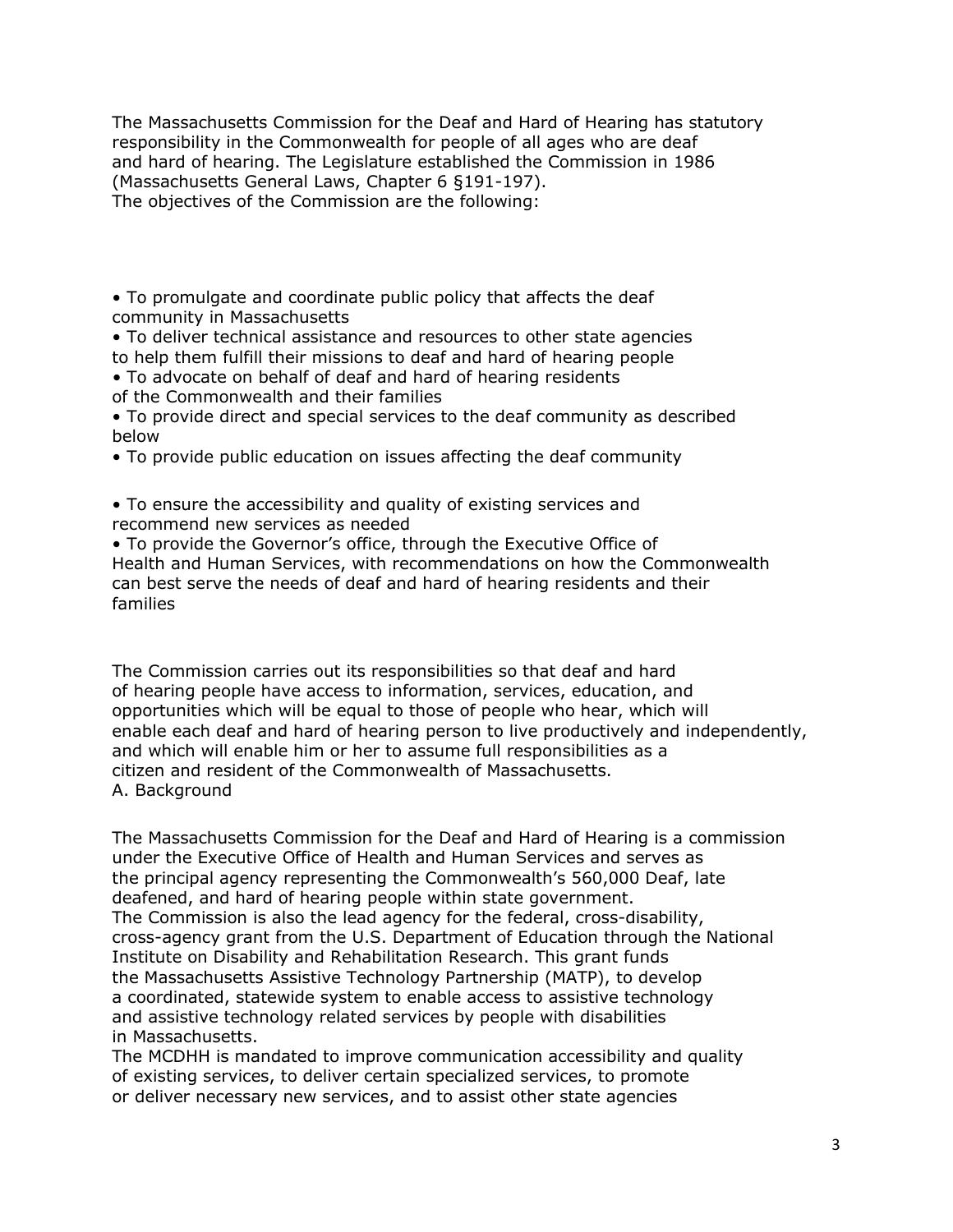in delivery of services to deaf, late deafened, deaf-blind, and hard of hearing people.

The Commission is mandated to increase public awareness, determine the extent and availability of services, determine the need for further services, and make recommendations to the Governor.

B. Definition of Family Support

MCDHH defines "family support" as those services offered by the Commission within its statutory mandate and subject to legislative appropriation that provide assistance, education, training, and planning to the families of deaf and hard of hearing residents of the Commonwealth, as the term "families" is defined in Chapter 171 of the Acts of 2002.

*C.* Current Family Support Initiatives

The Commission currently provides a number of family support services.

These include, without limitation:

Cross coordination with other agencies of referrals for deaf and

hard of hearing people

- Counseling and information
- Assistive technology devices and service
- Caregiver Assistance

Current family support services are provided through the Commission's existing departments as described in the following sections.

1. Case Management and Social Services

The Department for Case Management and Social Services provides referral services;

cross-agency case coordination; technical assistance to state and community agencies around cases and in policy and procedures development; assistance to deaf, late deafened and hard of hearing individuals with complex life situations; and Chapter 688 Transitional Case Management services in special situations; bilingual (American Sign Language/English) case management services; and training to hard of hearing individuals regarding factors related to hearing loss.

MCDHH provides a range of family support services through its Case Management Department, including:

- Personal counseling (bilingual staff)
- Cross-agency case coordination
- Development of resources and natural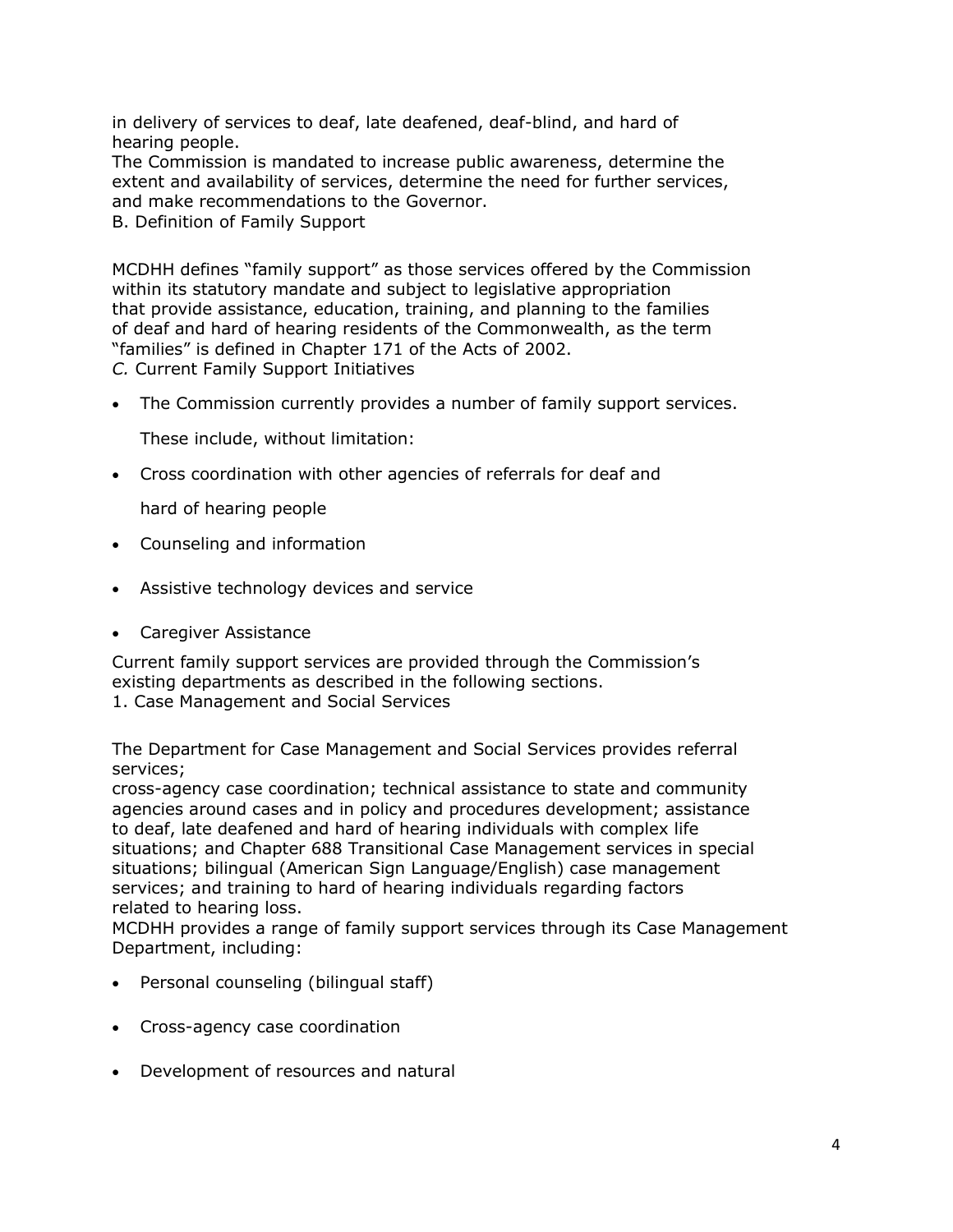- Crisis intervention (including assistance support systems on the protection phase of abuse cases)
- Outreach/case finding
- Specialized information and referrals
- Individual consumer education regarding communication access and
- Certification services (re telephone services available to deaf, late-deafened discount, use of interpreters in tests, and hard of hearing people and families etc.)
- Client needs assessment by specialized,
- Case management for 'gap' populations, bilingual staff such as visually disabled deaf/hard of hearing
- Client plan development (cross-agency) hearing persons, less-than-severely
- Individual case work (intensive, mentally ill deaf/hard of hearing complex cases) persons, uneducated deaf/hard of hearing
- Ch. 688 transitional case management hearing persons, or immigrants

The Commission has also taken the following family support steps.

## Children's Specialists

The MCDHH Case Management Department has established three specialized regional positions in Boston, Plymouth and Springfield. These provide unique support services to families of deaf and hard of hearing children. Children's specialists in these areas help families identify needs and assist them in working with other agencies for the betterment of their children. For example, our Children's Specialists connect families with early intervention and language acquisition resources once their children have been identified as deaf or hard of hearing through the Department of Public Health's Universal Newbom Hearing Screening Program. The MCD Children's Specialists also consult with, or provide training to, other agencies about the special needs of children who are deaf or have hearing loss.

## Elder Care

The Commission is continuing its Deaf Eldercare Training program, run in conjunction with the Executive Officer of Elder Affairs. This unique,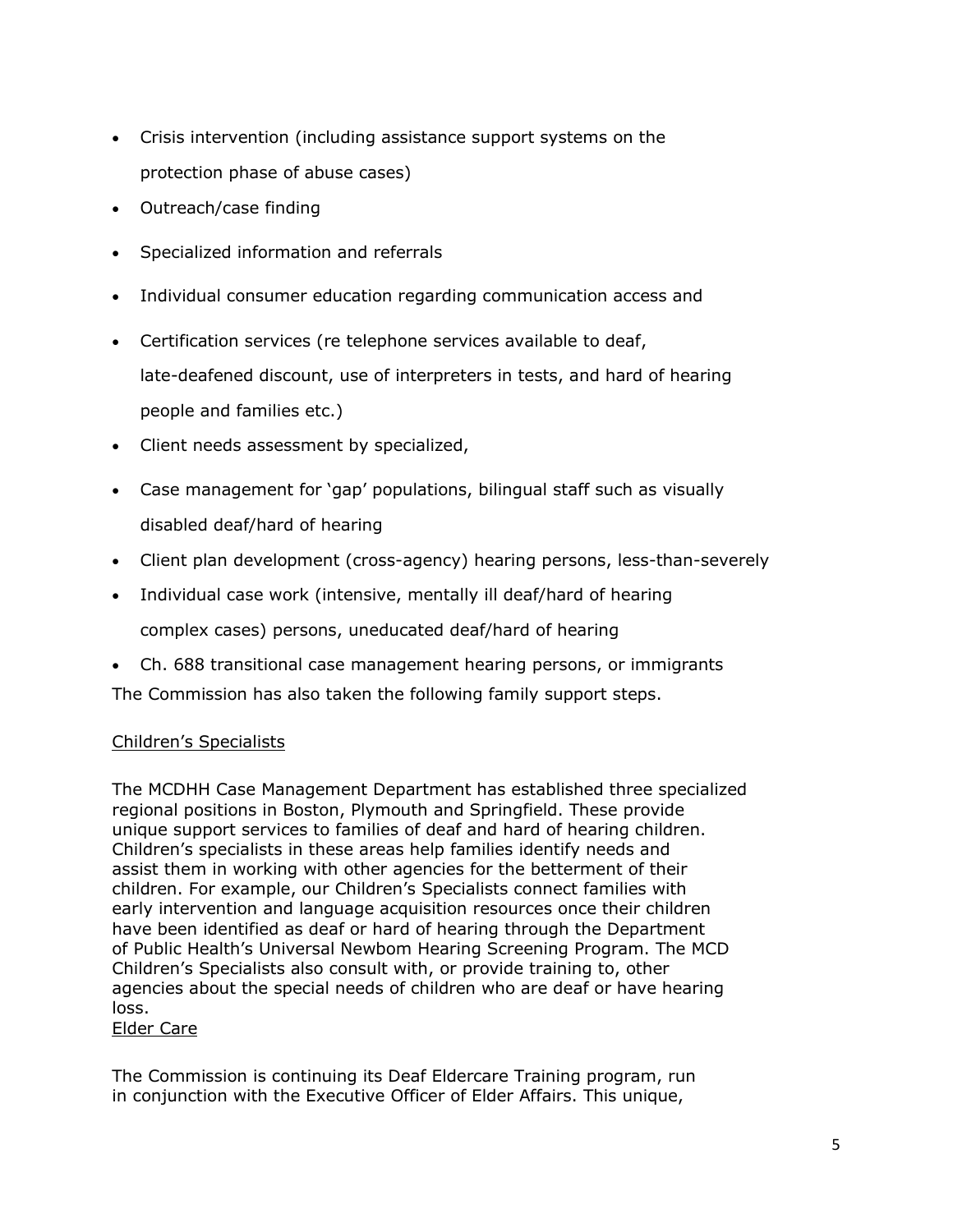model program trains caregivers on how to work with deaf and hard of hearing elderly people. It also provides respite for families of deaf elders who can use the program to provide quality care for their loved ones. As the program continues to develop and more caregivers are trained, it will become easier for families to find quality care for their deaf elders in the Commonwealth.

2. Interpreter/CART Referral Services

The Commission also administers the Interpreter and CART (Communication Access Real Time)' Referral services. These services are vital to deaf and hard of hearing families because they provide communication access for deaf and hard of hearing children and adults in a variety of public settings.

3. Communications Access, Training, and Technology Services

The Department of Communication Access, Training and Technology Services provides public education on all issues related to hearing loss. It also provides free communication accessibility training and technical assistance to state agencies as well as public and private entities and organizations seeking to ensure compliance with the relevant provisions of the Americans with Disabilities Act.

CART employs a technology similar to television closed captioning. This provides for a screen display of a stenographic transcription in virtual real time with a speaker's words.

The CATTS Department produces the Commission's informational materials, manages the agency's website and provides general information related to deaf, late deafened and hard of hearing people, their needs and services via telephone, TTY, e-mail and the Commission's Web site, www. state .ma. us/mcdhh. $<sup>2</sup>$ </sup>

To assist families in obtaining a thorough and efficient education for their deaf children, MCDHH has signed a Memorandum of Understanding with the Massachusetts Department of Education. This three-track agreement involves consumers and parents in planning three activities key to the education of deaf children:

An assessment of sign language proficiency by both public and private

elementary and secondary school teachers

An assessment of the proficiency of interpreters in public and private

elementary and secondary schools

An update of educational guidelines related to deaf and hard of hearing

children, and training stakeholders in use of these guidelines Activities such as these are critical to the families of deaf children. They provide families with the assurance that their deaf children will receive the constitutionally mandated education to which all children the Commonwealth are entitled.

4. Independent Living Programs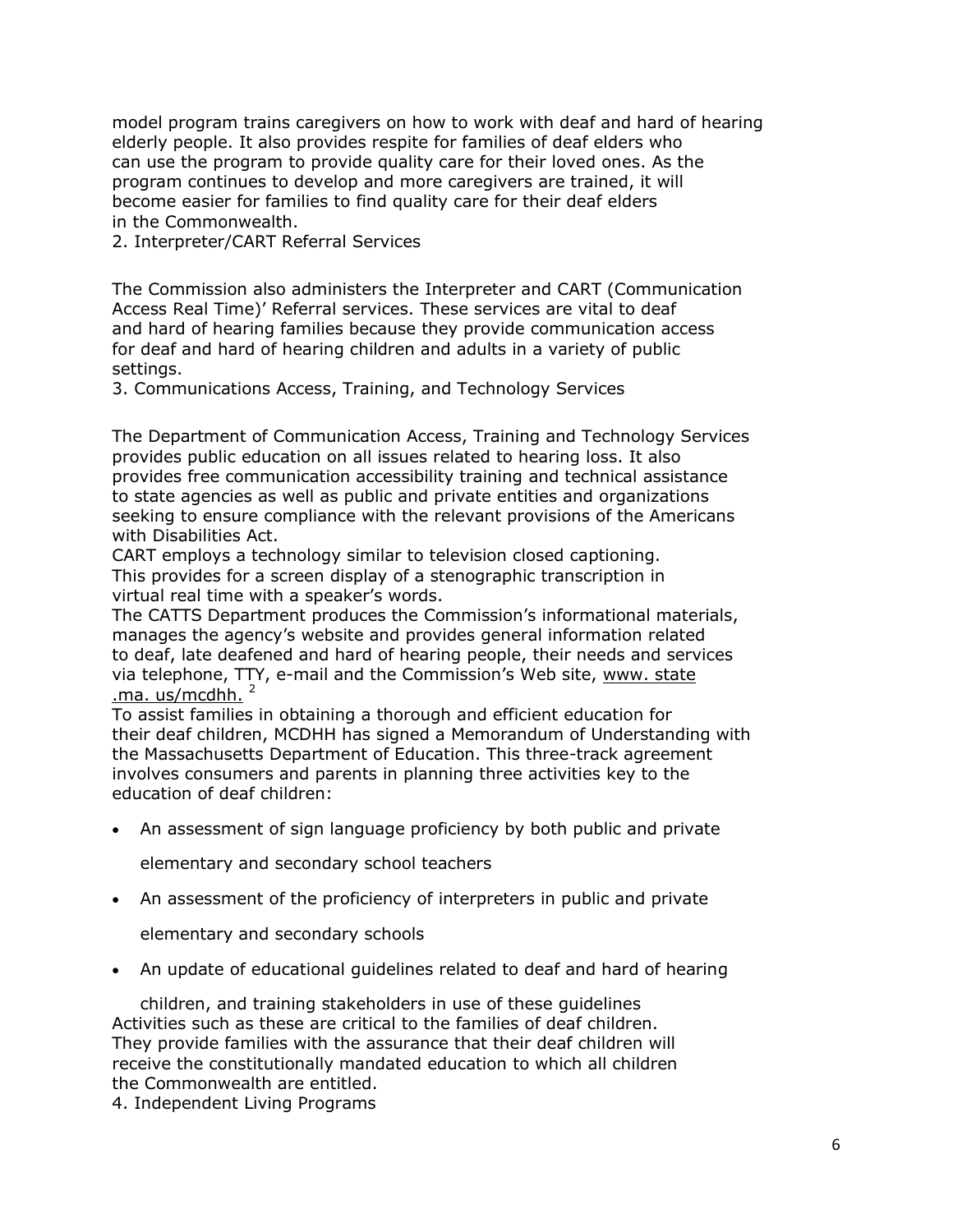Independent Living Programs and Services for Deaf and Severely Hard of Hearing People provide a broad range of services including skill training, self-advocacy training, peer mentoring, alternative support and recreational services, topical workshops for consumer education and advocacy. The following table depicts the reach of these programs.

#### **Exhibit 1: Independent Living Programs Assisting Families Community Program**

| ------------- |                                                        |            |          |
|---------------|--------------------------------------------------------|------------|----------|
| Hyannis       | Cape Organization for<br>the Rights<br>of the Disabled |            |          |
| Worcester     | Center for Living and                                  |            |          |
| Framingham    | Working                                                | Allston    | D.E.A.F. |
|               |                                                        | Danvers    | Inc.     |
|               |                                                        | Middleboro |          |

 $2$  It is also noted here that the Commission administers the Massachusetts Assistive Technology Program (MATP) described in greater depth above in Sec. II.A.

**Program** 

New Bedford

| Lawrence    | Northeast Independent Living Program  |
|-------------|---------------------------------------|
| Springfield | Stavros Center for Independent Living |

Deaf and hard of hearing people benefit from these programs and their ability to provide such activities as skills development, training and recreational activities. The availability of these programs and activities helps not only deaf people, but their families as well by providing valuable support services on a community level.

## **III. Family Empowerment**

MCDHH employs a number of activities that provide an opportunity for families of deaf and hard of hearing people to have input into the Commission's policies and practices.

A. MCDHH current initiatives to promote family input

MCDHH currently has four initiatives that give families an opportunity to provide input into the Commission's decision-making process. 1. Town Meetings

First, the Commission hosts an annual Statewide Advisory Council Meeting and Town Hall meeting. This year's meeting was held in September in Worcester. The meeting is an opportunity for the general public to comment on the Commission's programs and to voice its opinion on how MCDHH can better serve the deaf community and their families.

The issues raised in the Town Meeting include:

- The effectiveness of the Children's Specialist program
- Budget and funding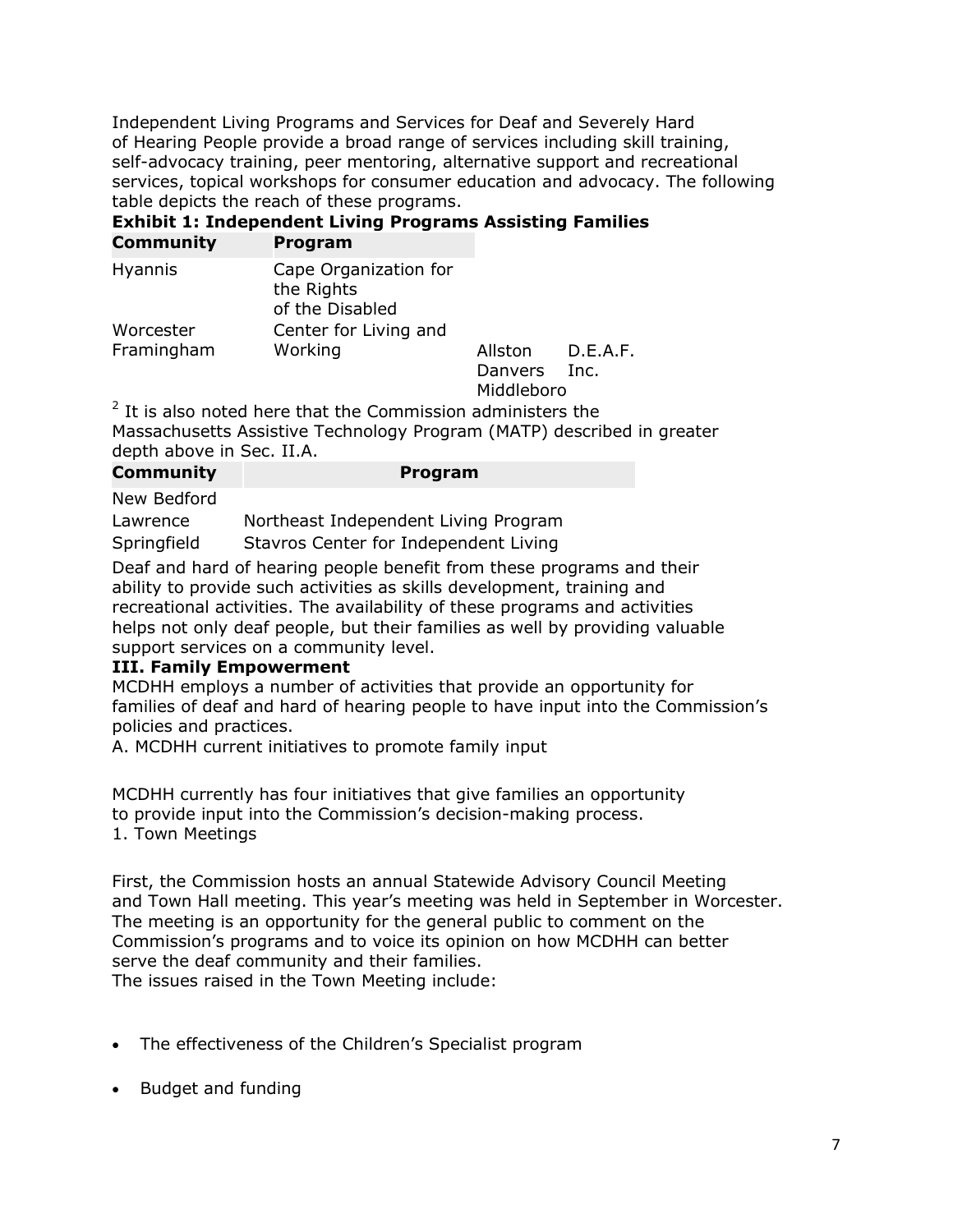- The effectiveness of case management
- Whether MCDHH is meeting the basic needs of deaf people and their

families

- How MCDHH can better meet the needs of its diverse constituency
- The best ways to support families of the deaf community

#### 2. Annual *Survey on Services to Families with Deaf and Hard of Hearing Children*

The second way that MCDHH reaches out to its families is through its annual *Survey on Services to Families with Deaf and Hard of Hearing Children.* This survey asks respondents:

• How MCDHH can become more family friendly

- What new family supports should be developed by MCDHH
- Whether MCDHH should seek funds for more family support services
- Whether the Commission has provided training on how to quickly access its services

• Whether the Commission's services meet the family's ethnic, cultural and communications needs

- To suggest new approaches to accommodate diversity in the deaf community
- The best way to identify issues of importance to families in the deaf community
- Whether the Commission's performance is responsive to the needs of families

Respondents are also invited to provide any additional information or input on how the Commission can better support families.

A summary of this year's survey finds that respondents generally believe that the survey and the Town Meeting are adequate for providing a forum for family input into the Commission's work. Respondents, however, felt that the Commission could do a better job of helping them develop the necessary leadership skills within their families by providing more regional training and by involving the Children's Specialists more in training. Respondents also felt that after-school or summer programs for children would benefit both deaf children and their families. Respondents also felt overwhelmingly that the Commission does a good job of meeting their individual ethnic, cultural or linguistic needs. Almost to a person they also believe thai the Commission should obtain additional funding to provide more family services—from hiring more Children's Specialists to producing regular publications on deaf issues and the Commission's services. A copy of this year's survey is appended to this report.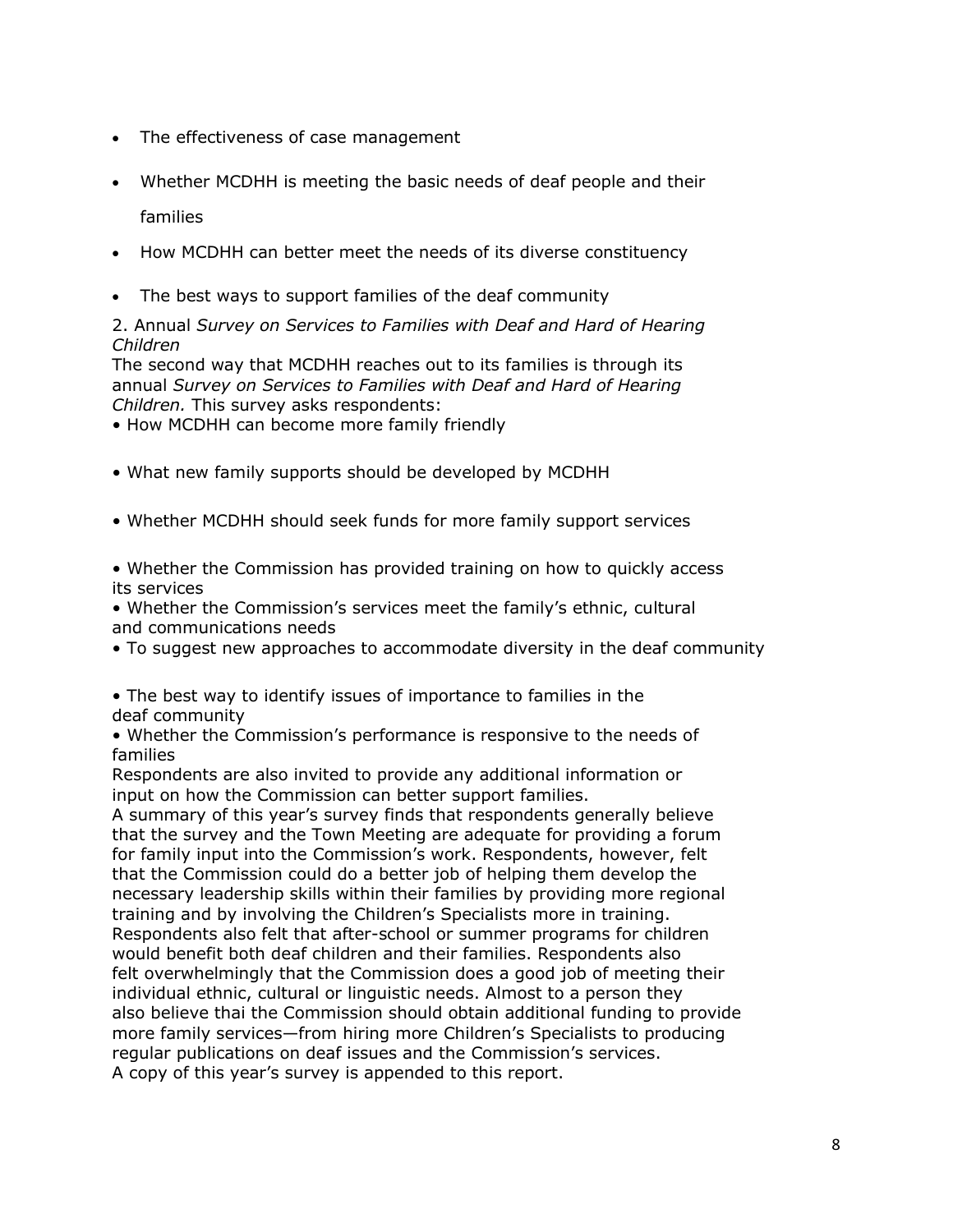3. www.state.ma.us/mcdhh: The Internet Portal of the Deaf Community

Third, the Commission operates a Web site through the Commonwealth's Internet portal that is aimed at providing news and program information of interest to deaf and hard of hearing people and their families. The Web site, www.state.ma.us/mcdhh, is enormously popular within the deaf community because of the general lack of information elsewhere on deaf issues. This popularity is exemplified by the number of consumers and their families who use the site, which receives approximately 10,000 "hits" per month.

Through the MCDHH Web site, family members can:

• Receive a *Guide for People Who Become Deaf or Hard of Hearing,* one of the Commission's most requested publications • Quickly download forms for requesting necessary services, thus reducing the time between request and fulfillment for information • Receive training on communications access

• Get tips on how to select an American Sign Language (ASL) or signed English class

• Find information on assistive devices for the home

• Obtain a copy of the Commission's newsletter, which contains timely information on assistive technology, obtaining MCDHH services and legislation of interest to the deaf community

## 4. Advisory Councils

Finally, MCDHH is statutorily mandated to involve the community in its planning through its Statewide Advisory Council (SAC). The Council meets eight times each year and includes a broad cross-section of the community. This includes deaf, hard of hearing, and late deafened people. It is important to note that the Commission is required by law to have at least one parent of a deaf child on the SAC to ensure that the families

of deaf children are represented on this policy board.

In addition, there is a Regional Advisory Council (RAC) that meets in Springfield for the explicit purpose of making sure that MCDHH receives input from the deaf community and its families in the western part of the Commonwealth.

B. Providing a more family friendly atmosphere for input and influence MCDHH has a long history, predating the Family Support Act, of working with families to make its services more relevant to the people it serves and its families. This input influences the Commission's work in a number of ways. It helps guide the Commission's policy and practices on an annual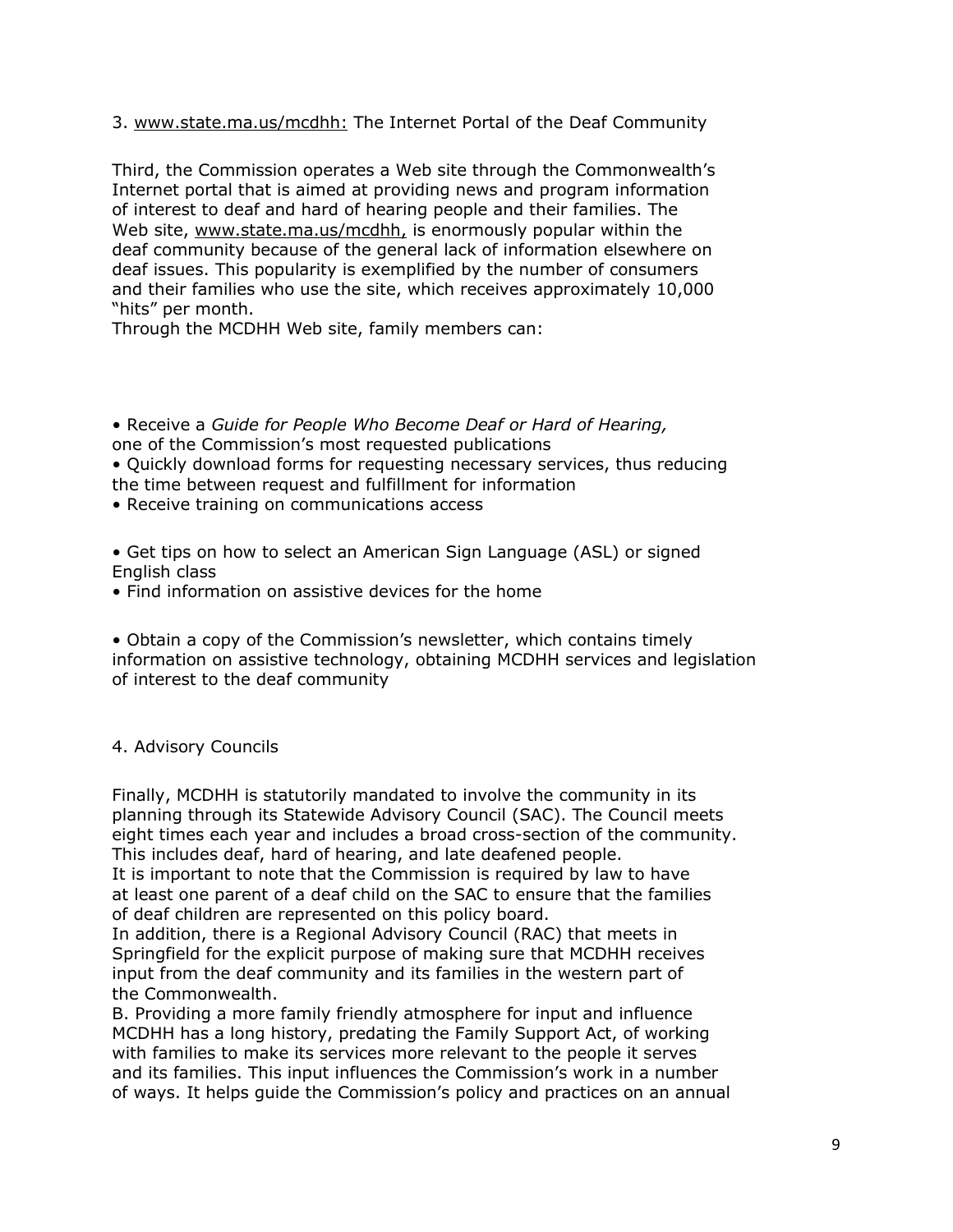basis. It can influence how the Commission devotes its resources in a given year. And it can affect the budget that the Commission requests from the Legislature.

This year the Commission has solicited input on seven critical issues. These issues include:

• How the Commission can better empower families

- How the Commission can help families develop necessary leadership skills
- How the Commission can more effectively deliver its services

• New initiatives that the Commission can offer to better support families

• Ways that MCDHH can work to better meet the needs of the diverse population it serves

This effort produced a range of positive suggestions, which are summarized in the following table.

Exhibit 2: Family Support Act Input

**1. Do you have comments on ways MCDHH could better empower families? Do you feel you have any input on the direction of agency policies, programs, or services? What steps would you like to see MCDHH take to enhance consumer**

## **input and make our services more family friendly?**

The phone system is hard to navigate if you do not know where to direct your inquiry. The website can be a little tricky too. It can be hard to find information. Is there a way to add key words? Contact the AMA about listing MCDHH as a resource for their members

MCDHH provide pamphlets to doctor offices for display in the lobby

Provide information to other organization newsletters

Email/electronic newsletter to families, including different events

## **2. Did you receive training or education from your children's specialist to help you become a more effective advocate? Do you have any additional ideas or recommendations to help MCDHH implement ways to improve their leadership skills within the family?**

Exposure is the most important – getting the information

A program that families can go to help them understand their rights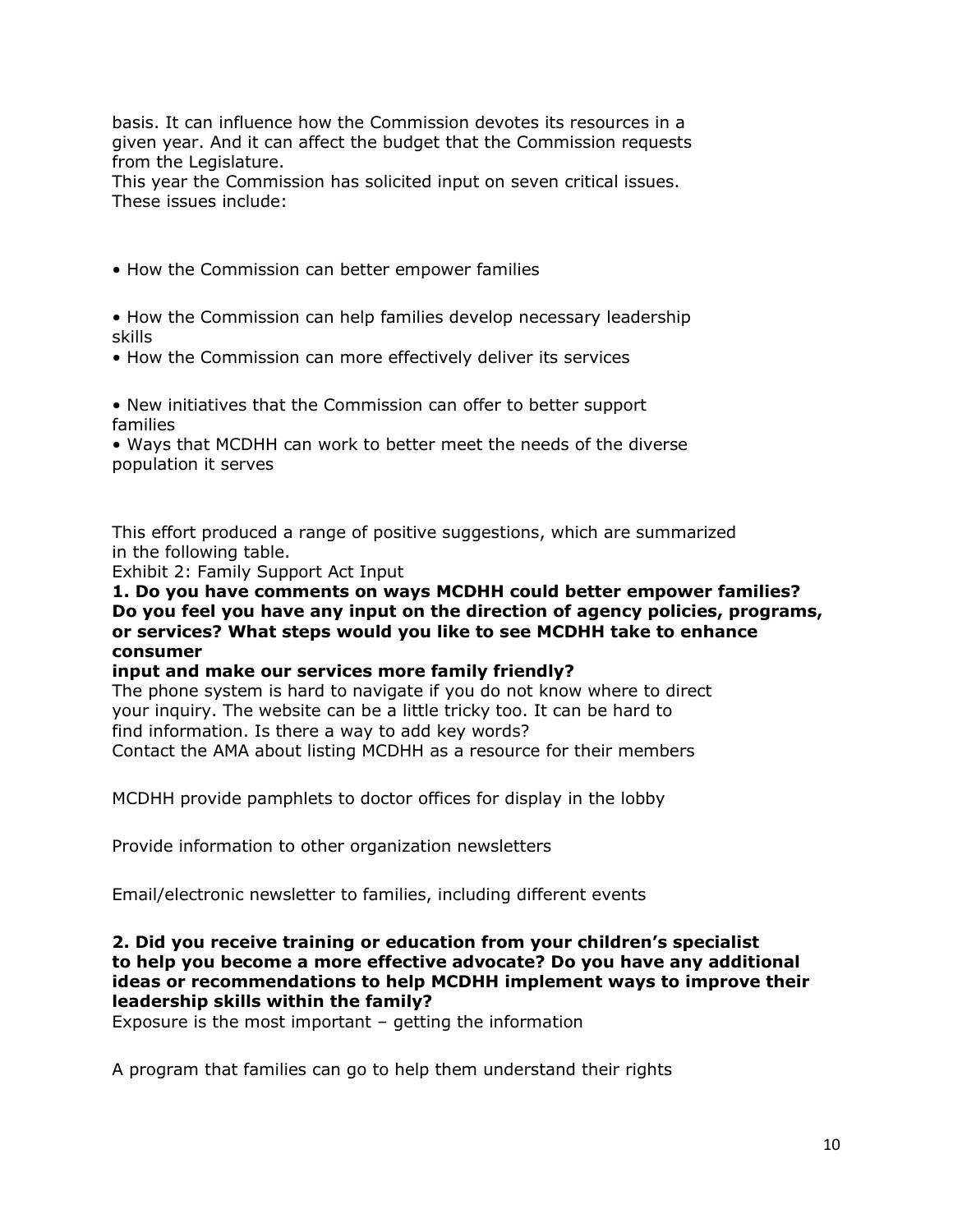Links to other advocacy groups, parents groups on the website

Advocate training: train parents, families, and children about their rights and how to advocate for themselves

Use MCDHH website as a resource to link to other parent groups

A volunteer group of people who work as advocates for families. This group can also do advocate training.

Advisory council members to meet with the families and/or caseworkers as a way of publicizing MCDHH services and providing – Involve people who can become advocates working with families.

Host events such the Walk for Deaf and Hard of Hearing for exposure in an environment that is "non-threatening" and social.

Language development should be supported, such as children with physical disabilities get wheelchairs.

Need for more information and advocacy toward legislators.

Work with TV shows such as "Chronicle" to produce a brief educational show about "A Day in the Life" of Deaf and Hard of Hearing people and their communication needs, equipment, etc. Dr. Tim Johnson could talk about hearing loss and how it affects you, issues, etc.

Send informational video tapes or reference papers and brochures to various newsletters and make them available for public viewing

#### **3. Any suggestions regarding changes to:the way we provide services? How we fund those services?**

More opportunities for more partnering with some of the other agencies to share'grants or share funding. Currently MCDHH has agreements; with the Department of Education and the Executive Office of Elder Affairs.

#### **4. Have you received any training or support dealing with becoming more of an effective advocate? What services and resources do you think work well for helping families get information and referral? What new initiatives do you feel that MCDHH should do to support families?**

There could be more information available in local libraries, audiologist offices, primary care doctor offices, and hospitals. Advertising on the MBTA

Evening community meetings with notices in the newspaper

Services provided in a timely manner

## **5. Your suggestions for the larger spring forum with other agencies** Regional meetings

Publicize-the meeting in advance using advocacy groups, advisory council, multi-cultural groups, etc.

**6. How well does MCDHH work with people who come from different communities**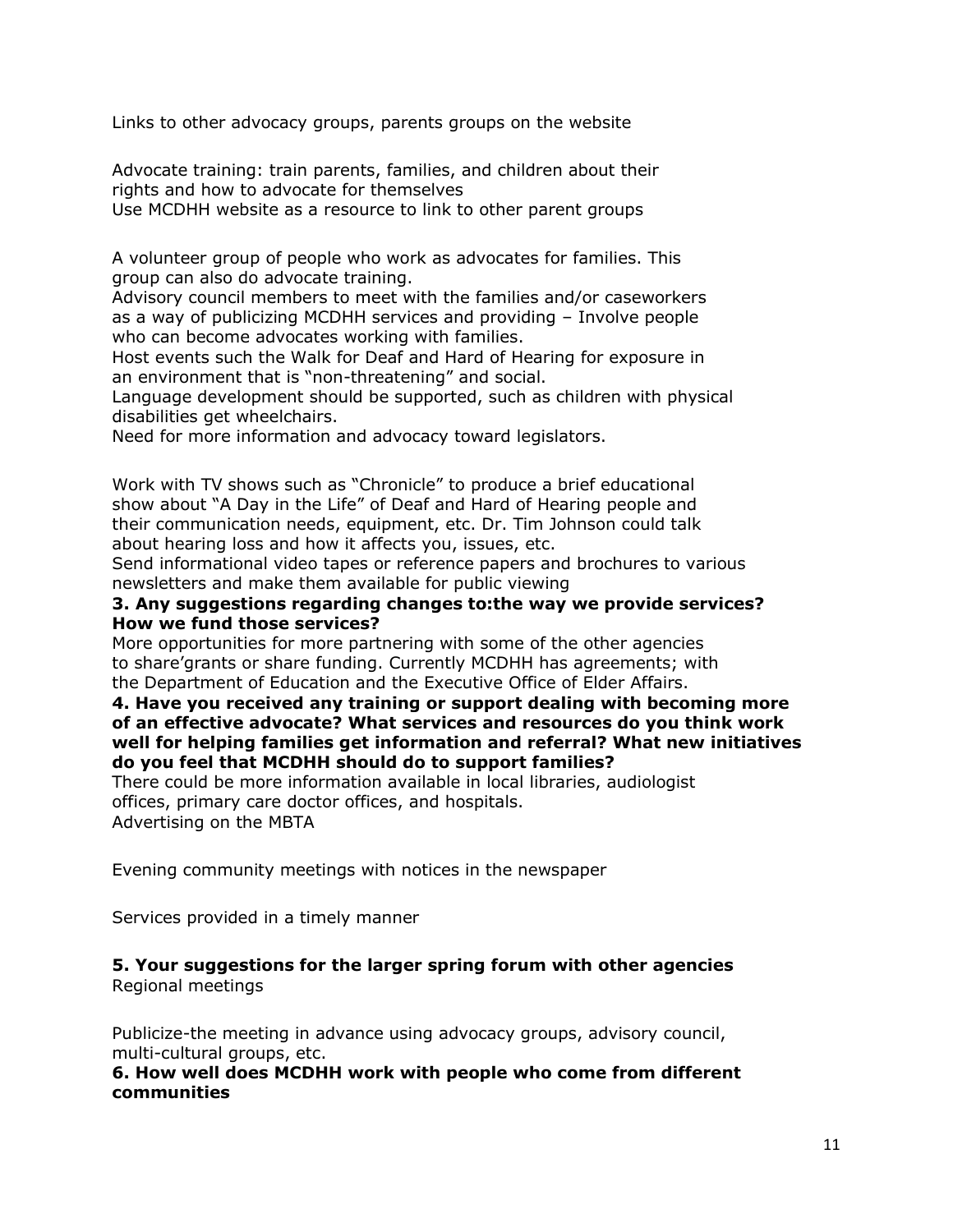## **and cultures? Are we friendly and welcoming to multi cultural people? What new initiatives or different approaches would you suggest MCDHH propose**

#### **to meet the needs of ethnically or different groups?**

Promotional tapes to run on the radios, family members may hear them

**Billboards** 

Some ethnic groups do not seek services from MCDHH due to fear of discrimination. It would improve if MCDHH has a representative at the various ethnic and cultural events.

Host a cultural event at MCDHH incorporating a tour of MCDHH.

MCDHH sponsor multicultural events by advertising in program book, etc.

## **7. The Commission is collaborating with a number of other agencies under EOHHS. From your experience and your perspective, what other agencies**

#### **should MCDHH collaborate?**

MRC in relation to follow up on job accommodations and ways in which employers can better understand the needs of Deaf and Hard of Hearing people. Explain grievance procedures if not satisfied with services.

#### **IV. Family Leadership**

MCDHH provides multiple opportunities for its deaf community families to receive leadership training.

A. MCDHH training program for family members

A key area of training offered by MCDHH is children's services. Children's Specialists work with families of deaf children to train them in effectively helping manage their children's case. The outcome of this effort is that these families can assume a position of leadership and advocacy in such areas as education and assistive technology, providing their children the tools to help them succeed.

Another area of training offered by the Commission is its Deaf Elder Caregiver Training Center, a collaborative with the Executive Office of Elder Affairs. This landmark effort provides training in the specialized area of providing for the needs of deaf elders.

In addition, the Commission's web portal is the'most widely source of information for deaf community families in the Commonwealth (Please refer to Sec. III.A.3 above). It directs users to a variety of information on training programs of interest to families.

B. Giving families and individuals more opportunities to exercise their leadership skills

MCDHH frequently provides families with an opportunity to exercise leadership. Its town meetings, SAC, RAC and annual surveys provide opportunities for families to become involved in the policy of the Commission.

In addition, the Commission often turns to the community for guidance and assistance of issues facing deaf people. For example, MCDHH is currently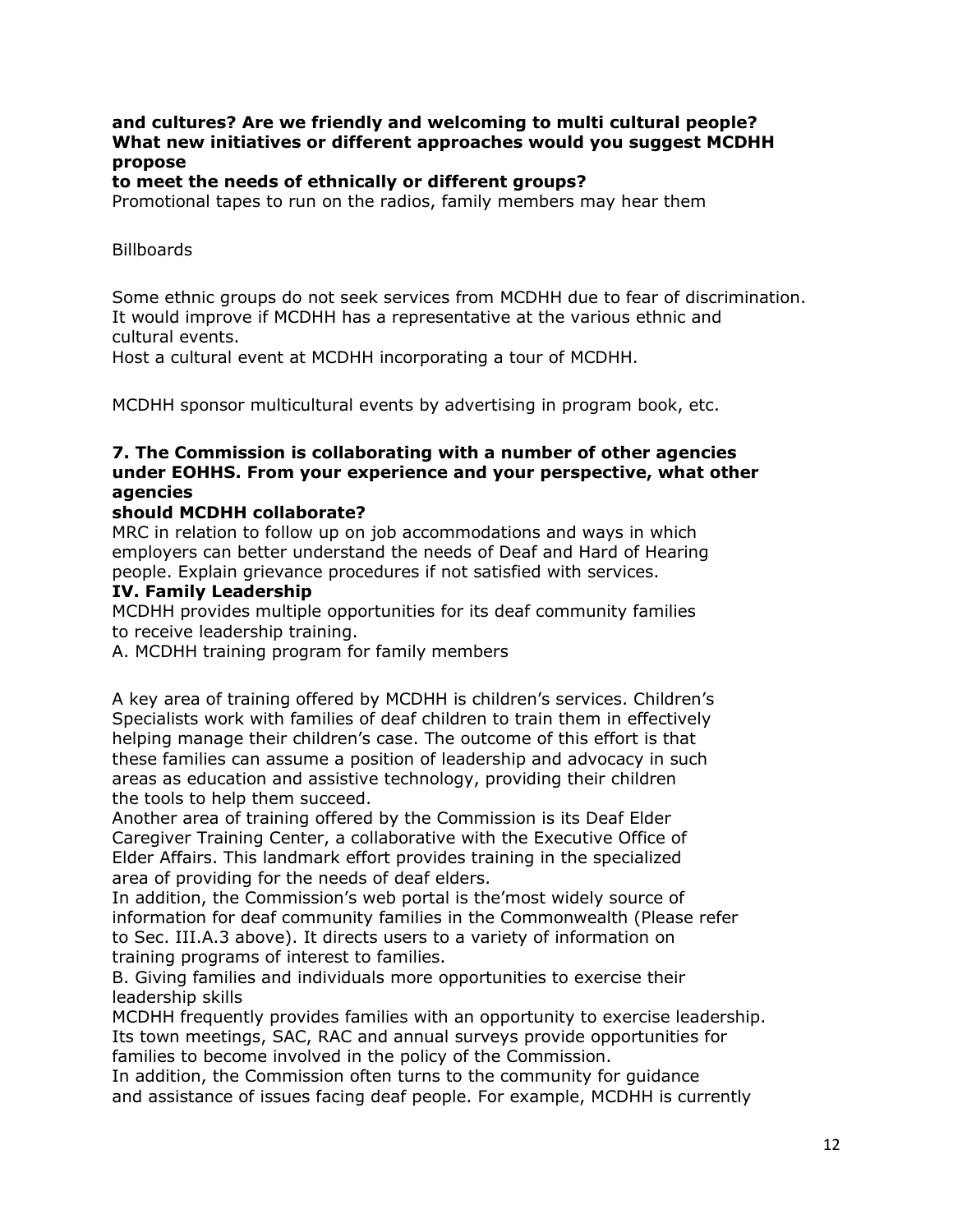involved in a collaborative effort with a dozen community groups to combat the rising tide of physical assault and sexual abuse against deaf children and teenagers. The management of the Colic borative includes a number of parents of deaf children. These family members have been instrumental in defining the mission of the Collaborative, its objectives and its activities. Through the leadership of these families, the Collaborative, in a short time, has put together two public activities, bringing families together with educators, law enforcement officials and deaf children and teens iu addicas the problem. The activities of the Collaborative are a mix of education, training, counseling and advocacy, all of which involve the leadership of the families involved.

#### **V. Family Resources and Funding**

A. Current resource allocation for family support

The Case Management and Social Services Department is the branch of MCDHH most closely responsible for providing family-support resources. In addition, operating on limited resources, the Commission has established three specialized regional position—in Boston, Plymouth and Springfield—to provide unique support to families and their deaf and hard of hearing children.

These Children's Specialists are a valuable family resource for information on hearing loss and referrals to other agencies. The specialists also consult with othe:' service providers, like the Department of Health, and educate them about the very special needs of children who are deaf or who have suffered a hearing loss.

*B.* Providing flexible funding to families to customize their services

Perhaps the greatest funding flexibility that MCDHH offers to families is the abiiity to offer its services free of charge. The Commission does provide direct funding in the case of its Assistive Technology Program; however, this program is aimed at elders who are hard of hearing. To the extent that staff is available, families working with MCDHH do have the ability to customize their service program.

C. New initiatives for individualized service and support

MCDHH has a long history of broadening the scope of its mission by taking on new initiatives that are important to the deaf community. However, the Commission is in its third consecutive year of service cutbacks due to budgetary constraints. These constraints have had a materially adverse effect on the Commission's ability to take on new initiatives.

The Commission will pursue new initiatives in FY 2004 to the extent that it can establish partnerships to help offset the loss of 15 staff positions over the past three years.

These partnerships will include other agencies as explained in Section VIII below, as well as with non-profit organizations and educational institutions. In addition, the Commission will continue its practice of seeking out grant opportunities to fund new initiatives. This is something it has done in the past with its Deaf Elder Caregiver Training Center, and is currently doing with its Abuse Prevention Hec.lth Collaborative for Deaf Children initiative.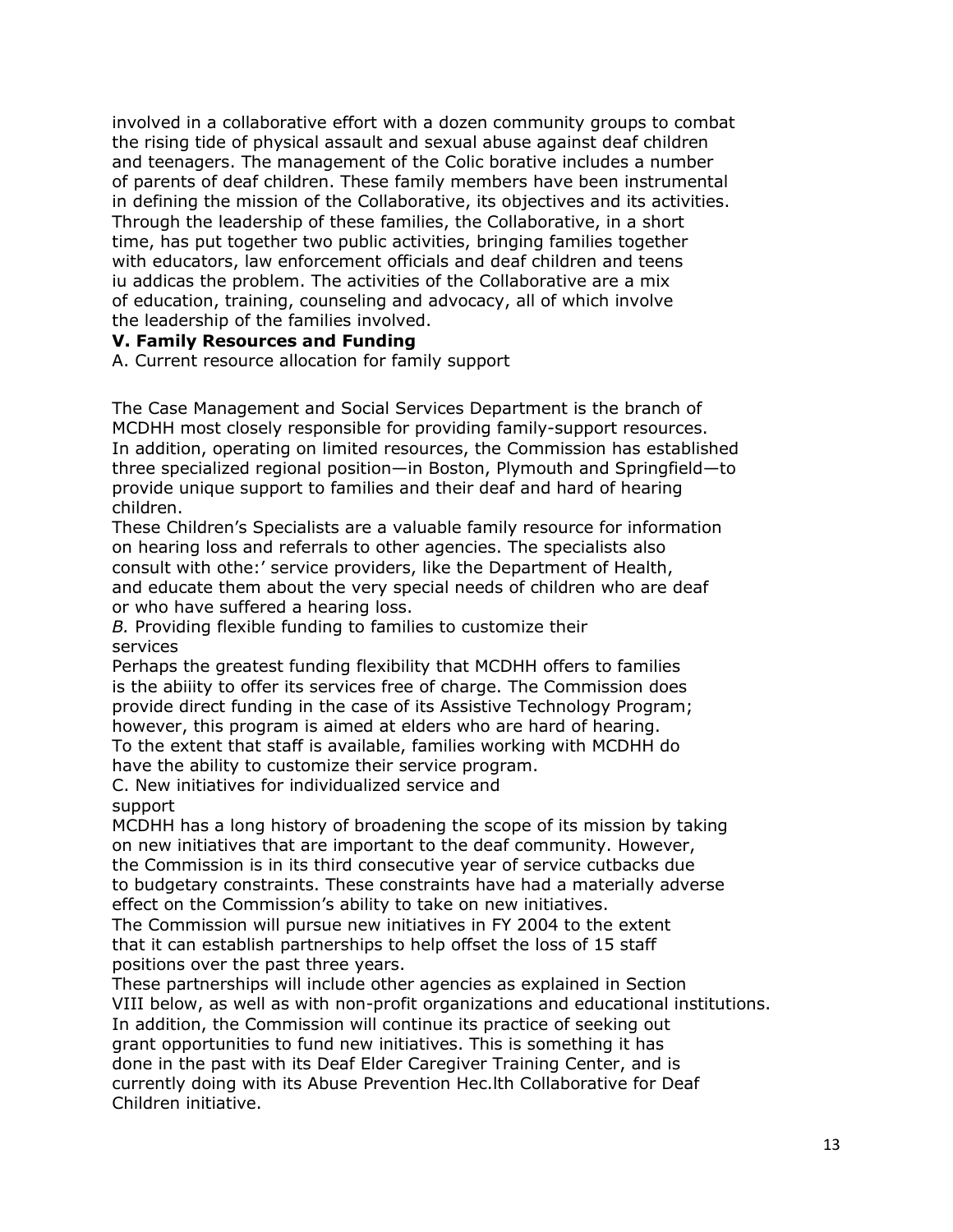## **VI. Accessing Services and Supports**

A. Educating families on how to access MCDHH services

MCDHH uses a variety of methods to educate families on how to access its services. First, the MCDHH web portal, described above in Sec. III.A.3, is an information portal about the Commission and its services. Through this portal, families can receive information and link to other sources of information.

Second, the Commission produces an online informational newsletter that provides timely information on the Commission's services. (

Formerly published in hard copy quarterly and mailed to readers, the newsletter is now published electronically twice a year as a result of cost saving mandates.)

Third, MCDHH hosts town meetings or forums around the state at which Commission staff meet families, providing information on services and discussing problems.

Fourth, the Commission's Communications Access, Training and Technology Services Department provides public education on all issues related to hearing loss. It also runs a public outreach program whereby it will provide free communications accessibility training. The CATTS Department is responsible for producing the Commission's informational materials, providing general information related to deaf and hard of hearing people, and managing the Commission's web site.

In addition, when resources and budget permit, the Commission will utilize advertising an outreach to the public. The advertising is aimed at creating awareness of the Commission's services and providing a way for the public to access that information—by phone, Internet or response card. (Note 4: In 2000 MCDHH conducted a public transportation advertising

campaign, placing ads in MBTA trains. These ads described the Commission

and its services and featured a mail-in tear-off to request further information.

This campaign resulted in tremendous demand for information on the Commission's

services, and brought thousands of people into MCDHH's service community.

Budgetary reductions forced an end to this public service campaign.)

Finally, the Commission works closely with its sister disabilities agencies on cross-referrals for families who receive support from one agency, but could use the services of the other.

B. MCDHH services that promote access to information and referral MCDHH promotes access to information in a variety of ways. They include:

• *Case Management.* The Commission's case managers will make referrals for clients in need of certain services. Case managers will also help their clients find the information that will be of most help to them and their families.

• *The Fund for the Purchase of Interpreter Services and the Fund for the Purchase of CART Services.* These funds pay for the services of interpreters and CART providers to enable communications access for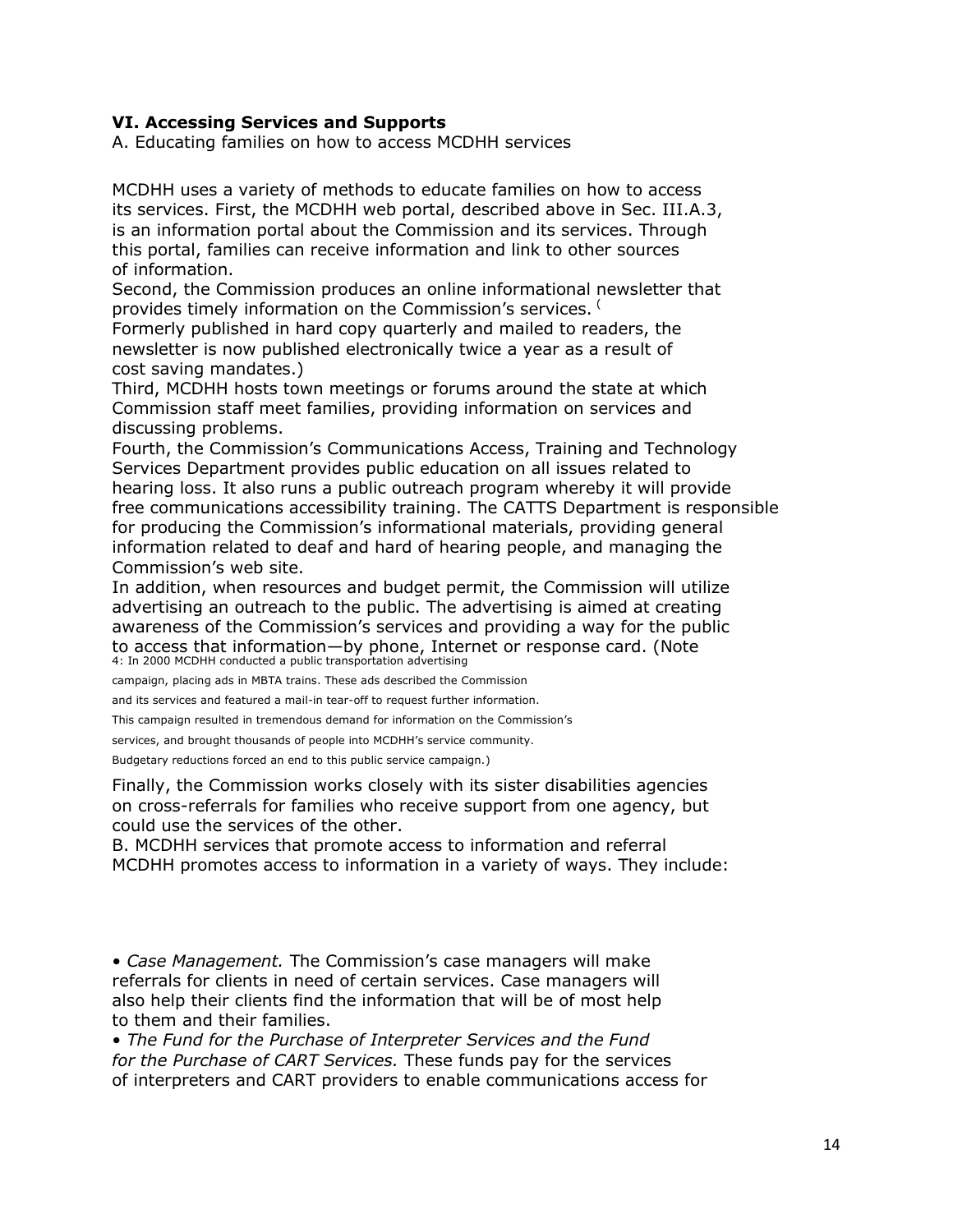deaf, hard of hearing and late deafened people at many types of events in which other agencies are not legally responsible to pay.

• *Independent Living Program and Services for Deaf and Severely Hard of Hearing People.* MCDHH works closely with organizations such as those listed in Exhibit 1 of this report to promote access to information important to deaf people and their families.

C. New initiatives to increase access to services and referrals MCDHH regularly conducts needs assessments, establishes work groups, promotes development of needed special services, and develops and pursues action plans that enhance already existing specialized services for dear, late deafened and hard of hearing individuals.

## **VII. Culturally Competent Outreach and Support**

MCDHH has several ways in which it meets the needs of its multi-culturally community and provides appropriate support.

A. How MCDHH provides culturally appropriate access and support to an ethnically, culturally and linguistically diverse population

First, the Commission routinely hires translators of different spoken languages along with ASL interpreters. These multi-lingual translators are used when people who do not speak English seek case management services. Second, MCDHH hosts the Multi-Cultural Workgroup, multicultural gathering for the purpose of increasing the Commission's knowledge of diverse cultures, and to find out how it can better serve its constituents within those cultures. This Workgroup includes representatives of the following groups:

- Asian Deaf Association of New England
- Boston Black Deaf Advocates
- Boston Latino Deaf Association

- New initiatives for providing outreach that respects cultural diversity
	- of families and individuals

*•* In addition to the steps outlined above in Section VII.

A, MCDHH has taken the following new initiatives in the area of cultural diversity:

• Provided MCDHH staff development training, led my a trainer from the Multicultural Workgroup, that focuses on recognizing and supporting diversity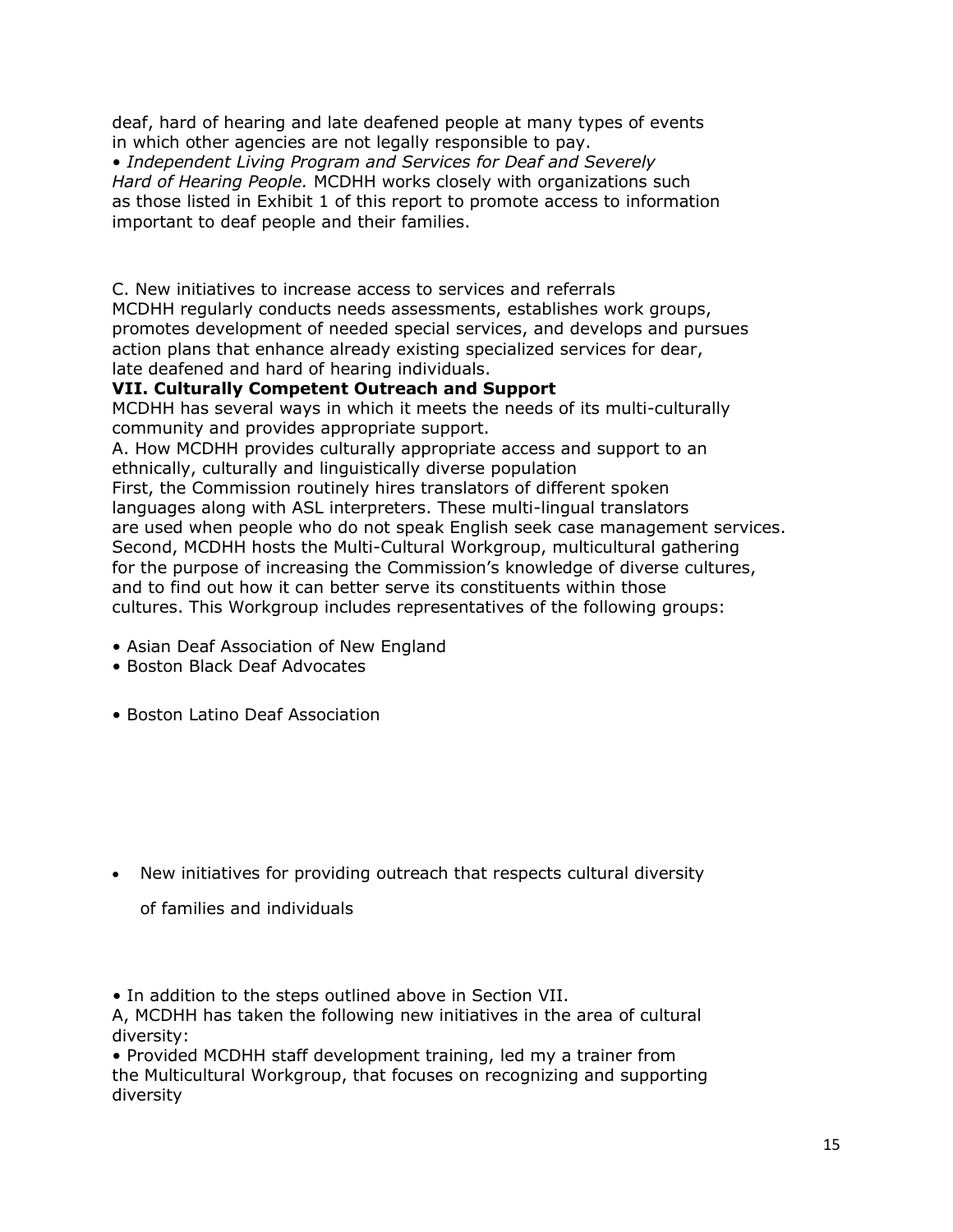• Nominated members of the Asian Deaf Association of New England, Boston Black Deaf Advocates, and the Boston Latino Deaf Association for seats on the Statewide Advisory Council (See Section III.A.4 above)

Our recently hired Director of Case Management and Social Services holds an MSW degree from Gallaudet University, which opens the door for potential collaboration as an intemship/practicum site with the Gallaudet University Dept of Social Work.

The Commission welcomes diversity in its staff and strives to be proactive in promoting diversity in its hiring practices, as budgetary constraints allow for new staff.

## **VIII. Interagency Collaboration**

The Commission has a history of working closely with a variety of Massachusetts agencies. The following table summarizes these collaborative efforts. While the projects cited are not meant to be an exhaustive listing, they do provide guidance on how MCDHH works with other agencies on behalf of families to support our mission to the deaf community. These projects are described in more depth following the table and elsewhere in this Report.

Exhibit 3: Summary of Interagency Collaborative Efforts

| <b>Collaborative Project</b>                         | <b>Description</b>                                                                  | <b>Citation</b><br>within this<br><b>Report</b> |
|------------------------------------------------------|-------------------------------------------------------------------------------------|-------------------------------------------------|
| <b>EOHHS Collaborations</b>                          |                                                                                     |                                                 |
| <b>Cross referrals</b>                               | MCDHH uses a system of cross referrals for<br>cases that involve                    | VIII.A                                          |
|                                                      | other agencies, such as its sister disabilities<br>agencies.                        |                                                 |
| <b>MATP</b>                                          | MCDHH is the administrative agencies for the ii.a<br><b>Massachusetts Assistive</b> |                                                 |
|                                                      | Technology Program, funded under a federal<br>grant.                                |                                                 |
| <b>Universal Newborn</b><br><b>Hearing Screening</b> | <b>MCDHH Children's Specialists work with DPH</b><br>in screening newboms           | II.A.I                                          |
|                                                      | for hearing loss. The Specialists also work<br>with other agencies                  |                                                 |
|                                                      | to address the special needs of children who<br>are deaf or have hearing            |                                                 |
|                                                      | loss.                                                                               |                                                 |
| <b>Other Non-EOHHS Agencies</b>                      |                                                                                     |                                                 |
| <b>Deaf Elder Caregiver</b>                          | MCDHH has partnered with the Executive                                              | II.A.                                           |
| <b>Training Center</b>                               | <b>Office of Elder Affairs</b>                                                      |                                                 |
|                                                      | to launch a first-in-the-nation center to train<br>caregivers in the                |                                                 |
|                                                      | specialized work of providing care to deaf<br>elders.                               |                                                 |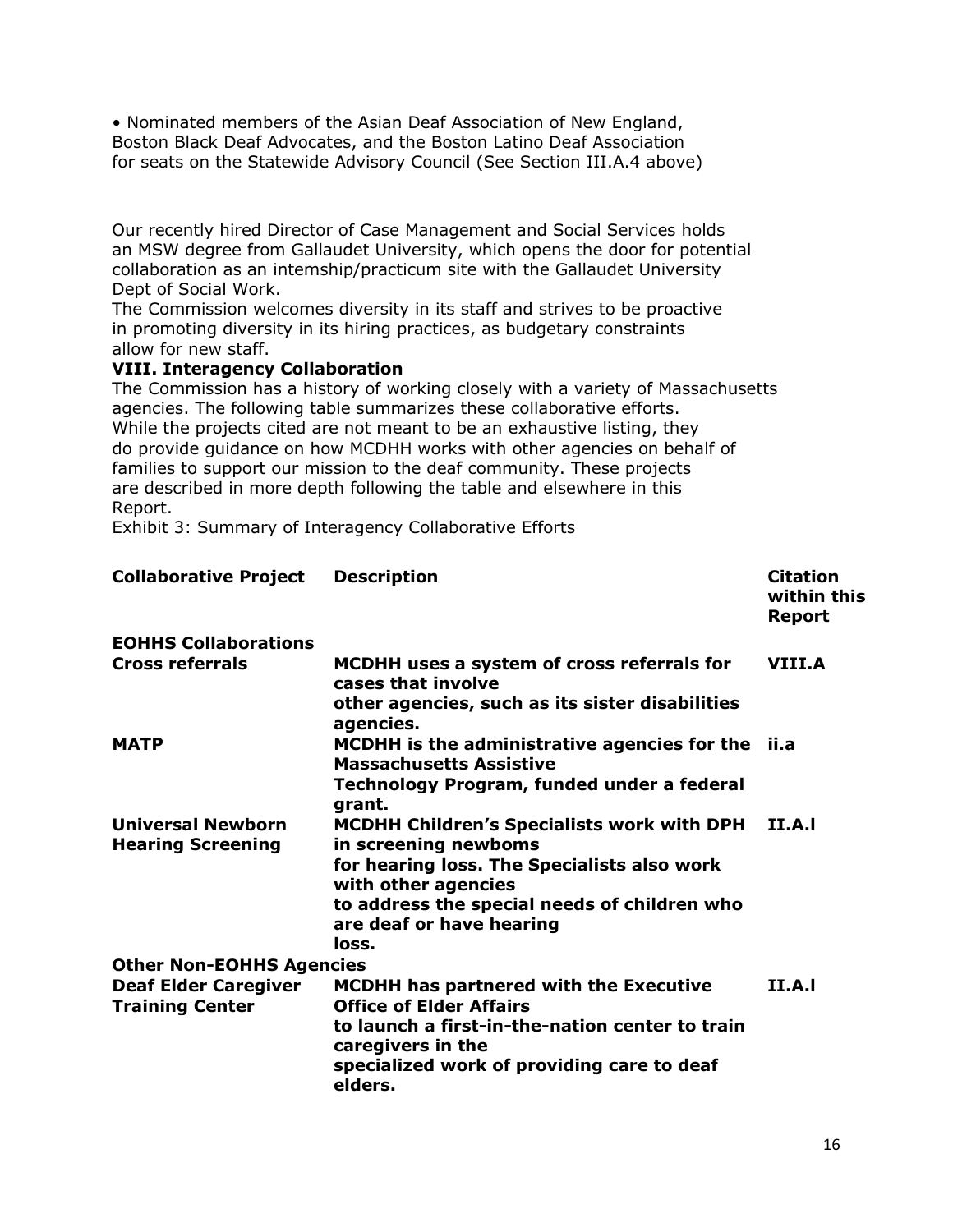| <b>Education of Deaf</b><br><b>Children</b> | MCDHH has signed a Memorandum of<br><b>Understanding with the Department</b><br>of Education to improve the quality of<br>education for deaf children<br>in Massachusetts schools | <b>II.A.3</b> |  |
|---------------------------------------------|-----------------------------------------------------------------------------------------------------------------------------------------------------------------------------------|---------------|--|
| <b>New Collaborative Initiatives</b>        |                                                                                                                                                                                   |               |  |
| <b>Abuse Prevention</b>                     | MCDHH, in collaboration with a dozen other                                                                                                                                        | IV.B          |  |
| <b>Deaf Teenagers</b>                       | schools, parents, justice agencies and non-                                                                                                                                       |               |  |
|                                             | a program to educate, counsel, and assist deaf                                                                                                                                    |               |  |
|                                             | with the problems of physical assault and<br>sexual abuse.                                                                                                                        |               |  |
|                                             | <b>Health Collaborative for groups, including</b><br>profits, has launched<br>children and teenagers                                                                              |               |  |

A. Current collaborative efforts with other EOHHS agencies

MCDHH is engaged in a number of collaborative efforts with other agencies within the Executive Office of Health and Human Services. These efforts include cross-referrals with its sister disabilities agencies in the Office, such as the Commission for the Blind and the Rehabilitation Commission. This type of effective case management provides effective cross-agency case coordination assists families by reducing the time spent seeking services.

MCDHH is the administering agency for the Massachusetts Assistive Technology Partnership (MATP). This is a cross-disability federal grant that under the Commission's management helps ensure cross-disability assistance to clients by making all types of disability-related technology available. In addition, MCDHH case managers work closely with the Department of Public Health on a case-by-case basis. Case managers will refer families of newborns to DPH for the Universal Newbom Hearing Screening Program, and DPH will refer parents to MCDHH and its Children's Specialists.

*B.* Proposed new initiatives for interagency collaboration MCDHH recently launched the Abuse Prevention Health Collaborative for Deaf Teenagers in conjunction with several other agencies, schools and non-profit, community-based organizations. Efforts such as these allow the Commission to further its mission to advocate on behalf of the deaf community by combining resources with other groups.

IX. *Appendix—*MCDHH Survey on Services to Families with Deaf or Hard of Hearing Children

MCDHH Survey on Services to Families -with Deaf or Hard of Hearing Children

Please take a few minutes to let us know how we could better serve you and your family.

Question 1: What would you like to see MCDHH do to increase family input and make services more family-friendly?

0 I think MCDHH Services are family – friendly as is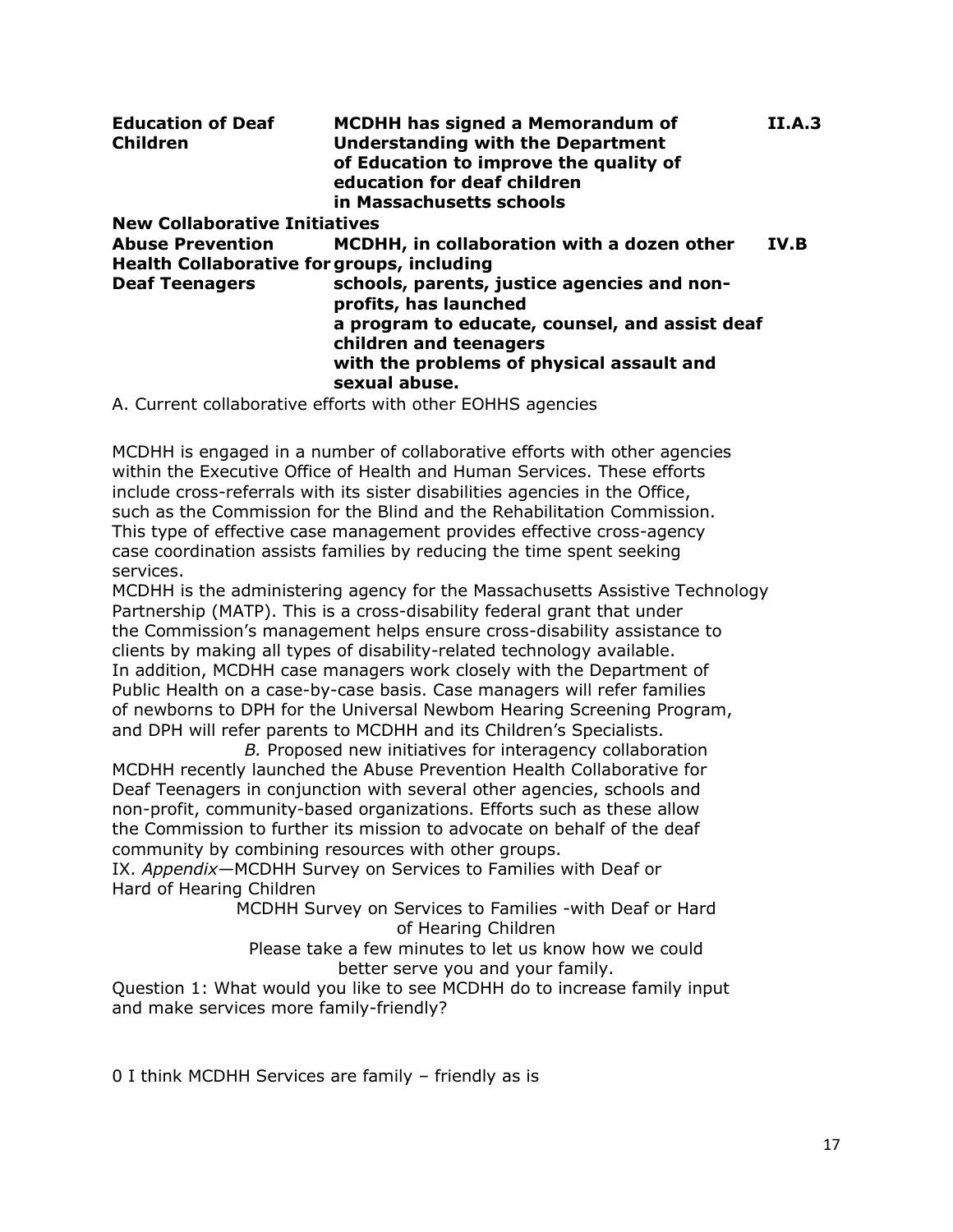0 Annual surveys to collect family input

0 Town Hall meetings to collect family input

Question 2: Did you receive training from your Children's Specialist to help you to become a stronger advocate and achieve the results you want?

0 Yes 0 No

a) What new supports would you like to see MCDHH provide to help you develop or practice leadership skills?

0 1 think MCDHH services are already geared toward helping family members develop

their advocacy and leadership skills 0 Regional, recurrent advocacy/leadership group training sessions

0 More focus on advocacy/leadership training by MCDHH's Children's Specialists

Question 3: Should MCDHH seek funds for more/new family support services?

1. No, I think there is enough support now.

0 Yes, find funding for more Children's Specialist positions

0 Yes, find funding to provide more intensive training to the Children's Specialists onurgent issues so they can become beltci auvoi-a'icy and trainers 0 Yes, find funding for a regular flyer or publication to increase awareness of issues about families with children who are Deaf or Hard of Hearing, and about MCDHH services.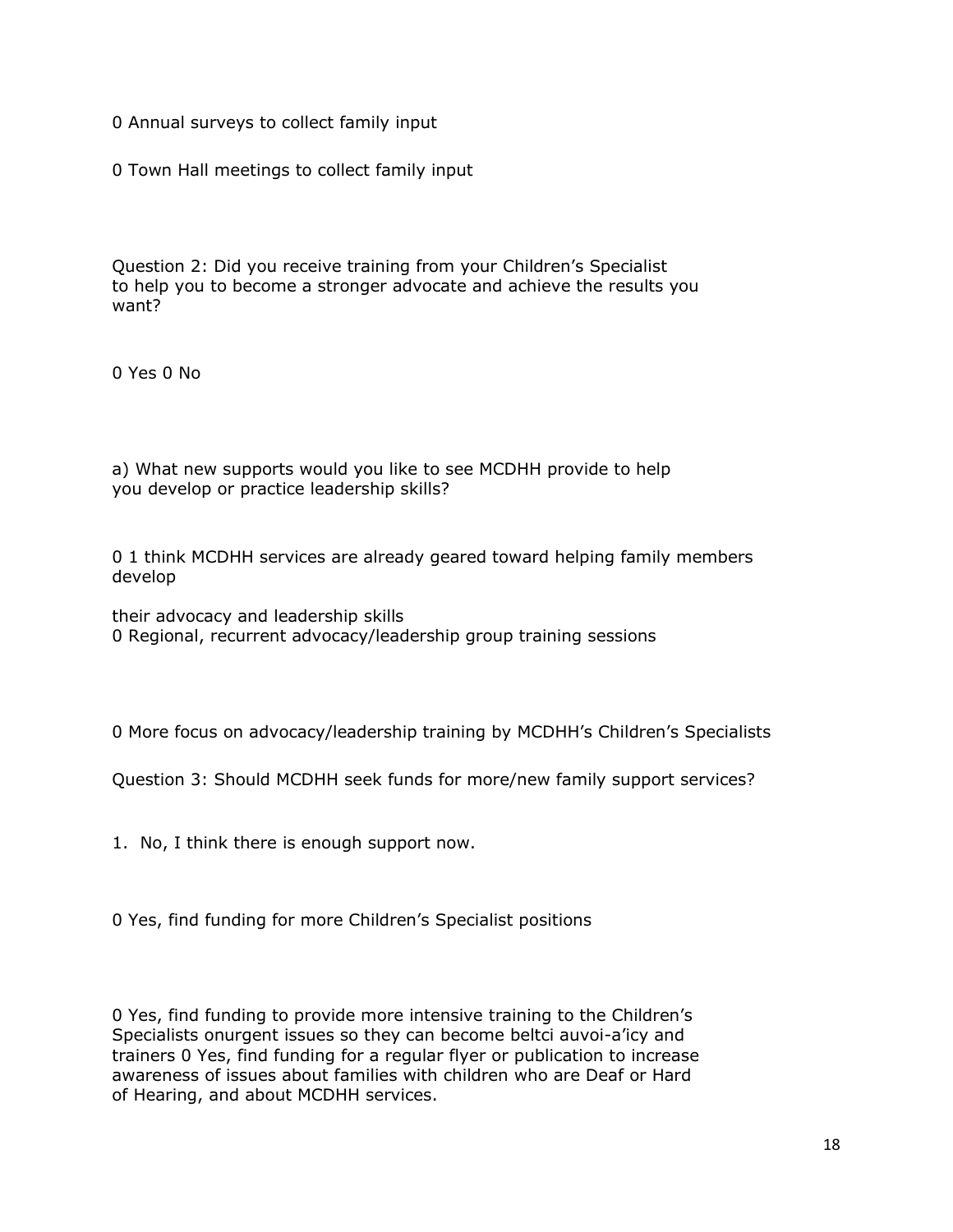a. Have you received services from MCDHH's Assistive Technology program?

0 Yes 0 No

b) What new activities would help families improve children's' individualized services and supports?

0 None, services and supports already in place.

0 MCDHH should encourage after-school programs for children who are Deaf or Hard of Hearing.

0 MCDHH should encourage summer programs for children who are Deaf or Hard of

Hearing

Question 4: Did you receive education on how to access services quickly and effective manner from your MCDHH Case Manager? 0 Yes 0 No

a) What services best help you get the information you need?

1.

1. Direct telephone and e-mail access to my MCDHH Children's Specialist

0 Special page on MCDHH website with information and updates about concerns of families with children who are Deaf or Hard of Hearing 0 MCDHH Case Management arranging meetings between schools and families

Question 5: Do you think MCDHH services are provided to you in a manner that meets your ethnical, cultural and communication needs?

0 Yes 0 No

a) What new approaches would you suggest MCDHH use to meet the needs of ethnically, culturally or linguistically diverse families?

0 Information and educational materials printed in different languages 0 Town Meetings with foreign language interpreters to gather input from culturally and ethnically diverse families